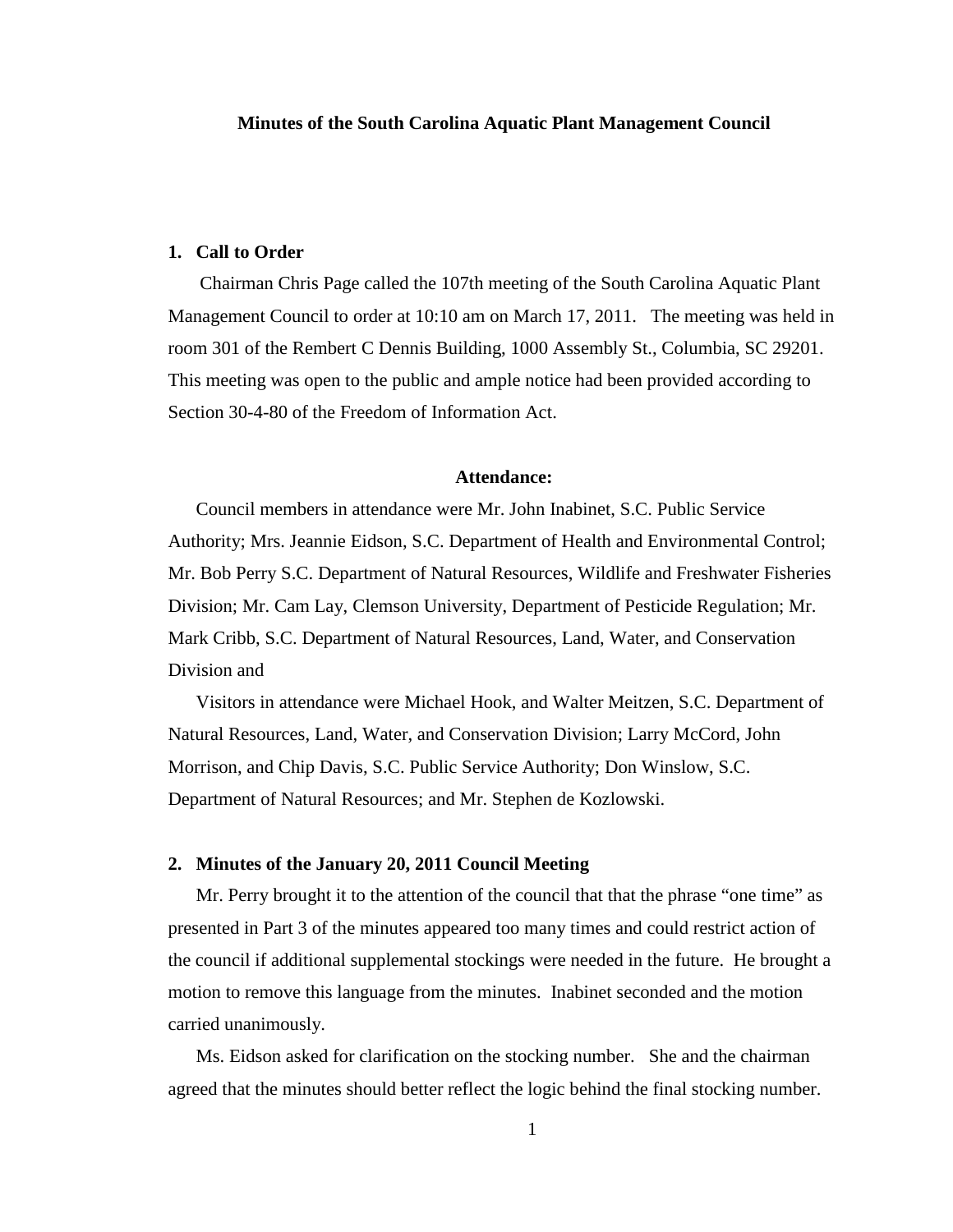The chairman pointed to a passage in the Draft Plan that explains the logic and they agreed the statement should be added to the minutes. Eidson made a motion to insert the language, seconded by Perry, the motion carried unanimously.

# **3. Draft 2011 South Carolina Aquatic Plant Management Plan (Public Comments, Review of Public Comments, Modification Considerations, & Approval)**

The Chairman brought attention to material provided to members (public comments, review of public comments, summary of responses). Mr. Hook reviewed the summary: 227 comments, 156 in support. Most letters in opposition were supportive of native plant restoration and came with offers of support for the efforts. The opposition was with increasing the target carp population because of fears of negative impacts on native vegetation. Representative P.D. Lowe sent a letter in opposition to increasing the carp population. Mr. McCord added that he has seen a turn in public opinion. There is more support for native vegetation from user groups, whereas in the past, support was stronger for Hydrilla. The Chairman listed several groups that offered support for management objectives. He also brought attention to key points in comment responses. There were no plan modifications warranted by public comment. Other editorial changes were made. The chairman called for other changes or additions; there were none.

Mr. Inabinet inquired about a consensus regarding Lake Thurmond and whether it would be appropriate to include recommendations in this year's plan. The chairman and Perry recommended re evaluating that issue for the 2012 Plan.

Perry brought a motion to approve the Draft Plan with the noted editorial changes and the changes that will result from updated budget information from MMO.

The chairman called for any further discussion. Mr. Hook summarized other carp stockings that the Draft Plan; Goose Creek Reservoir 825 carp, Lake Warren 500 carp, Lake Thickety to be determined.

Mr. Davis asked for an updated herbicide list for use on Santee Cooper to reflect the inclusion of Renovate Max G. The addition had been made.

Business returned to Perry's motion which was seconded by Eidson and carried unanimously.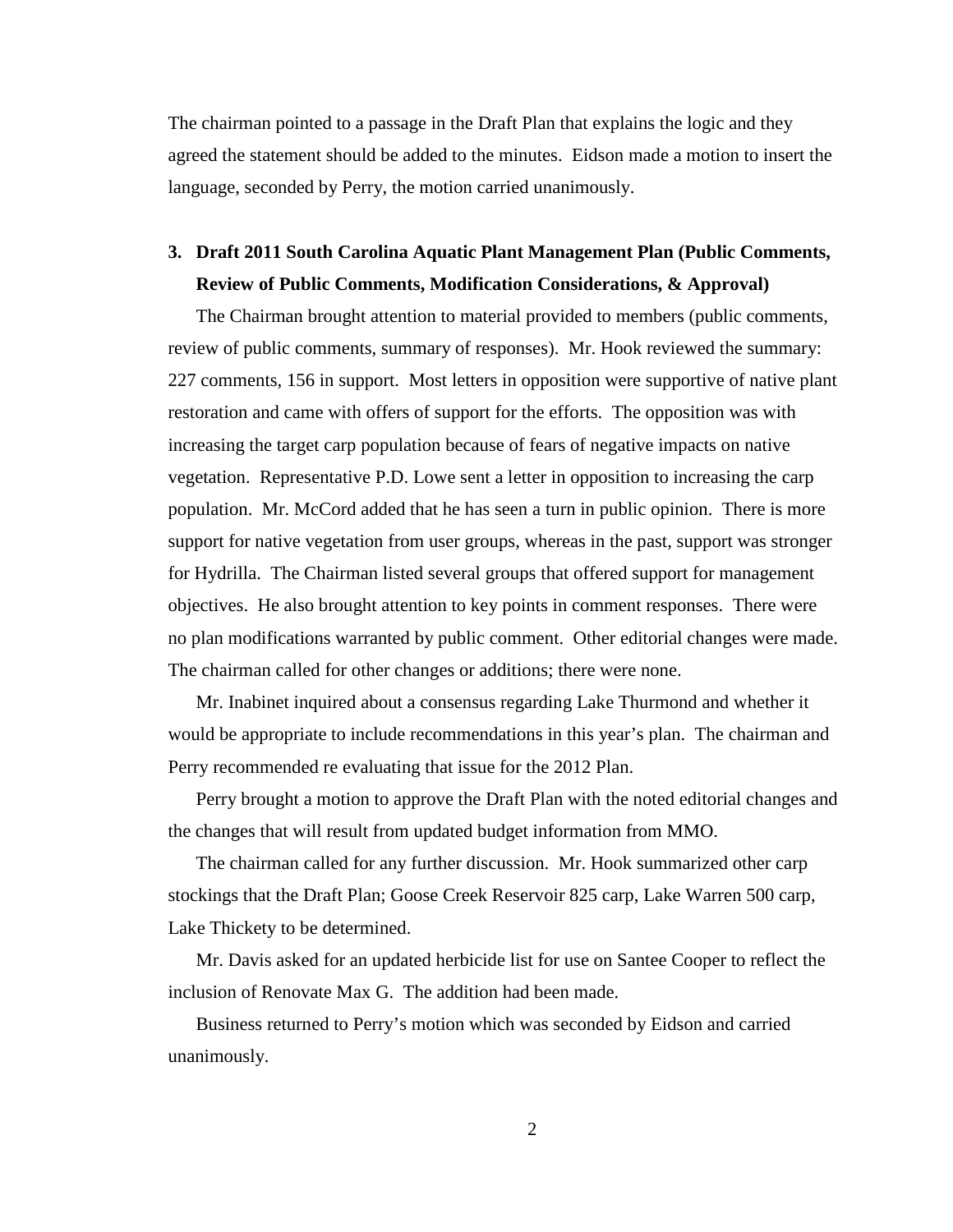## **4. Other Business**

The chairman discussed Hydrilla on Lake Thurmond. DNR staff assisted in a coverage survey (5,000 acres reported) as well as an AVM survey.

Perry summarized current policy toward Lake Thurmond regarding Hydrilla control. From 2006 and into 2007 Hydrilla increased dramatically in Lake Thurmond, which in part, prompted USACE to call a meeting, which DNR attended to discuss Hydrilla coverage as well as issues surrounding AVM. SCDNR then met with Georgia DNR and each DNR director wrote identical letters to the Colonel in charge of the Savannah District. Drought conditions temporarily reduced Hydrilla coverage and the overall issue languished. Meanwhile research has shown that only one bald eagle nesting territory remains, and all others have been lost. USACE supported a postal questionnaire to determine public opinion on the issue. SCNDR recommended trilateral agreement between SCDNR, GDNR, and USACE. Recommendations began with USACE conducting a stakeholder process to address and assess all issues. USACE agreed to the approach provided that financial support comes from SCDNR and GDNR. Currently SCDNR is prepared to accept the results of the questionnaire in lieu of a comprehensive stakeholder process provided the results from the questionnaire are scientific. AVM is present only where sufficient amounts of Stigonematales are supported and that seems only to be on dense expanses of Hydrilla. Money limits control options. Political and resource management opinions are in flux. Inclusion of Lake Thurmond in the Plan is appropriate even if authority and funds are not in place to carry out treatment operations. Scheduling a council meeting on the Savannah Lakes would be appropriate as well and could help focus attention on the issues. The chairman intends to discuss the issue in the upcoming GSARP meeting. Perry suggested that the minutes reflect the importance of the issue and the council's deliberation. Furthermore it should be mentioned that the council supports the trilateral agreement approach and intends to address the Thurmond issue more fully in next year's iteration.

The Chairman turned attention to the new NPDES requirements. Eidson summarized recent action: on March 3<sup>rd</sup> EPA asked for and was granted an extension beyond the original April  $9<sup>th</sup>$  effective date to delay implementation until October 31 $<sup>st</sup>$ . Page added</sup> that a bill is being considered that explicitly states that FIFRA-covered activities are

3